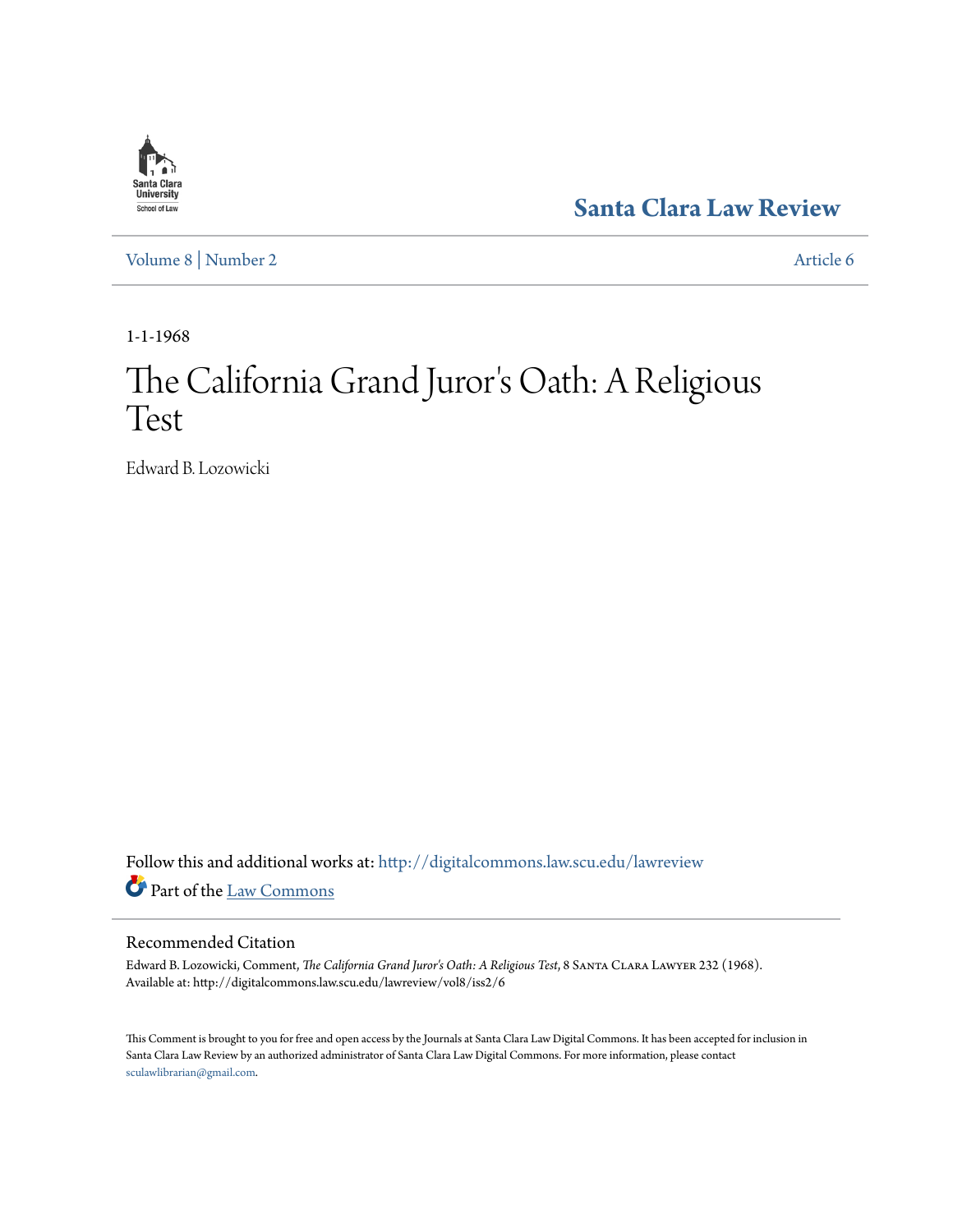## THE CALIFORNIA **GRAND** JUROR'S OATH: A RELIGIOUS TEST?

 $\tilde{c}_2$ 

#### INTRODUCTION

Under present interpretation the Federal Constitution prevents both the federal government and the states from imposing religious tests as conditions on holding public office.' This prohibition includes oaths of office which incorporate a declaration of belief in God.' The California Constitution also proscribes such religious qualifications by prescribing an exclusive form for oaths of public office.8 Although grand jurors are not clearly within the accepted definition of "public officer,"<sup>4</sup> they are classified as "officers of the court"<sup>5</sup> and "holders of a public trust."<sup>6</sup> If, as the United States Supreme Court held in *Torcaso v. Watkins,7* a notary public cannot be compelled to declare his belief in God as a condition of holding office, then the grand juror should not be subjected to a religious test since his responsibility to the public and to the persons with whom he deals is far greater.<sup>8</sup> Thus, at least the grand juror seems to fall within the strictures of *Torcaso.*

California has attempted to obviate the religious oath problem both constitutionally and statutorally. Besides the non-theistic form of oath provided in the state constitution,<sup>9</sup> the codes provide for petit jury oaths which make no reference to a deity.<sup>10</sup> Witnesses

<sup>5</sup> The grand jury is "an independent judicial body, the members of which are officers of the court." *In re* Peart, 5 Cal. App. **2d** 469, 473, 43 **P.2d** 334, **336** (1935).

**0** Schowgurow v. State, 240 **Md.** 121, -, **213** A.2d 475, 478 (1965).

**7 367** U.S. 488 (1961).

**8** Schowgurow v. State, 240 **Md.** 121, -, **213 A.2d** 475, 479 (1965).

**10 CAL. CODE** CIV. PROC. § 604 (West 1955). This same form of oath is used in criminal trials. **CAL. PENAL CODE** § 1046 (West **1955).**

**<sup>1</sup>** U.S. CONST. art. VI; Torcaso v. Watkins, 367 U.S. 488 (1961).

**<sup>2</sup>** The lower court in the *Torcaso* case observed that the oath in question included the statement "I, Roger R. Torcaso, do declare that I believe in the existence of God." Torcaso v. Watkins, **223 Md.** 49, **-, 162 A.2d** 438, 440 (1960).

**<sup>8</sup>**CAL. CONST. art. XX, § **3.** Construing this section the California Supreme Court stated: "[lIt would seem clear that any oath or declaration which imposes a religious or political test is prohibited." Pockman v. Leonard, **39** Cal. **2d** 676, 682, 249 **P.2d** 267, **271** (1952) (dictum).

**<sup>4</sup>** "So far as definition has been attempted, a public office is said to be the right, authority, and duty, created and conferred **by** law-the tenure of which is not transient, occasional, or incidental-by which for a given period an individual is invested with power to perform a public function for public benefit. The individual who occupies such an office is a 'public officer.'" People v. Rapsey, 16 Cal. **2d** 636, 640, 107 **P.2d** 388, **390** (1940).

**<sup>9</sup>**CAL. CONST. art. XX, § **3.** The oath appears to be exclusive: "And no other oath, declaration, or test, shall be required as a qualification for any public office or employment." *Id.*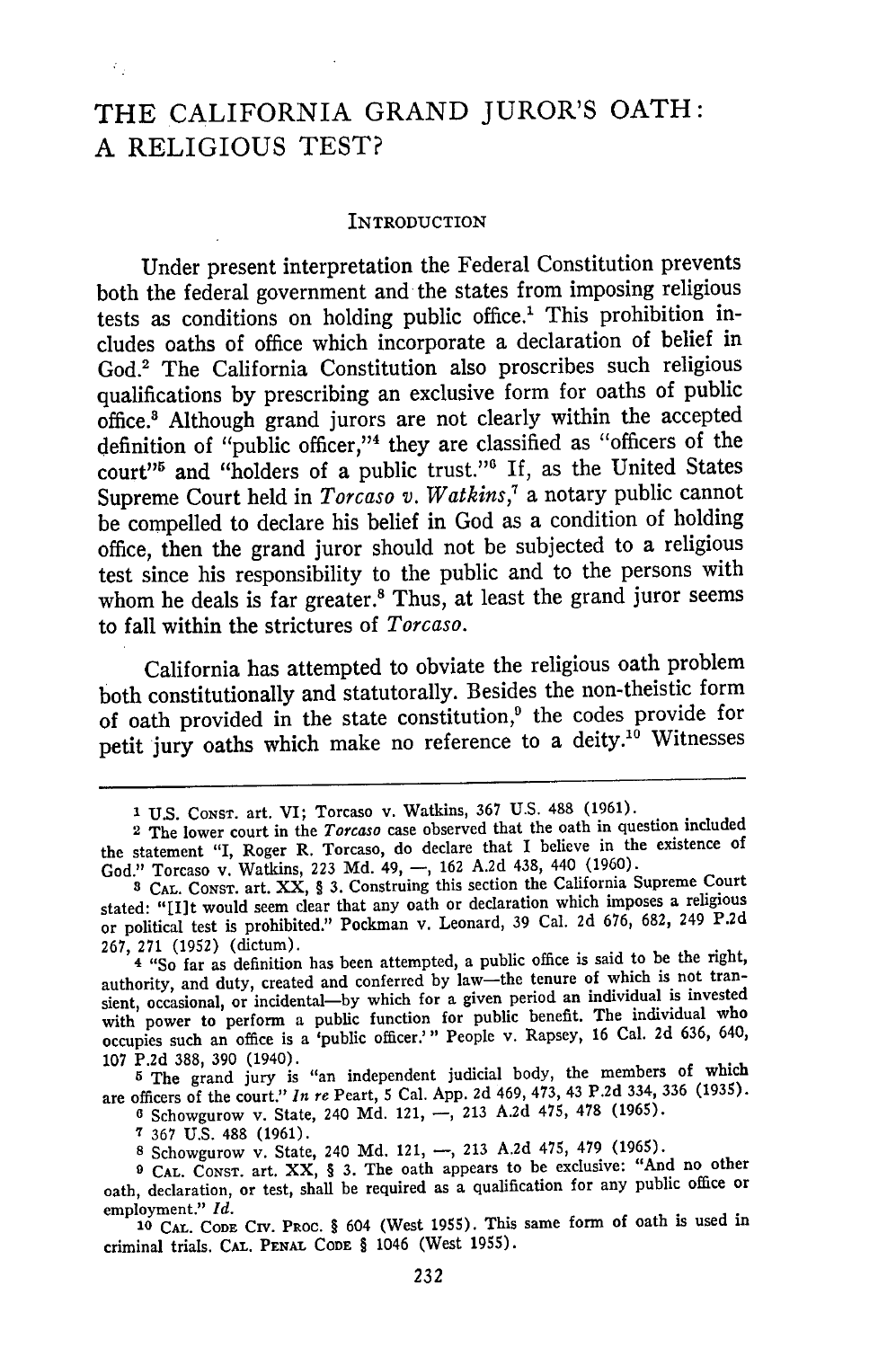may take a variety of religious oaths or, alternatively, an affirmation or declaration.<sup>11</sup> Within this system of alternative oaths for judicial proceedings there remains an anomaly: the grand juror's oath supplied in Penal Code section 911 explicitly requires the speaker to swear by God.<sup>12</sup>

The theistic grand jury oath, then, gives rise to two problems. First, may a person be excluded from the grand jury panel for refusal to take a theistic oath? Second, is a criminal defendant prejudiced when indicted by a grand jury composed solely of theists? In attempting an answer to these questions, this comment will first examine federal and then state constitutional objections to the theistic grand jury oath as presently required in California by Penal Code section 911.

## THE OATH **AS** A RELIGIOUS TEST

In primitive belief the oath was regarded as an instrument of magic, a conditional self-curse **by** which the speaker invoked supernatural destruction on himself if the condition occurred.<sup>13</sup> But in contemporary thought the oath's power is subjective. "It must involve the calling to mind of some superhuman moral retribution which *according to the witness' belief* is calculated to induce him to refrain from false statements and thus to avoid the retribution."<sup>14</sup> In the modern oath the invocation, *"so* help me God," is a legal device which effectively deters false-swearing only insofar as there exists a supernaturally imposed sanction.<sup>15</sup> But in present-day law the existence of such a sanction is purely subjective-it requires the speaker's belief. Thus, to require a theistic oath is to require theistic belief. To condition jury service on the taking of a theistic oath is to impose a religious test.

In *Torcaso v. Watkins*<sup>16</sup> the Supreme Court held that a state could not exact, as a condition of holding office, that a notary public declare his belief in God as part of his oath of office." Although the

**14** 6 WIGMORE, EVIDENCE § 1816 (3d ed. 1940) (emphasis added).<br><sup>15</sup> The religious oath has been criticized as illogical: "the turn of thought from

**17** *See* note 2 *supra.*

 $\sim$   $^{-1}$ 

**<sup>11</sup> CAL. CODE** CIv. PROC. §§ 2094-97 (West 1955).

**<sup>12</sup> CAL. PENAL CODE** § **911** (West Supp. 1967).

**<sup>&#</sup>x27;3** Silving, *The Oath: 1,* 68 YALE L.J. 1329, 1371 **(1959).** 14 6 WlGMOma, EVIDENCE § 1816 (3d ed. 1940) (emphasis added).

the objective to the subjective level amounts to the fact that while the state itself has ceased to countenance the magic operation of the oath and is fully aware of its illogical nature, it, nevertheless, utilizes the fallacious belief of its citizens as a medium of legal control;" Silving, *The Oath: 1,* 68 YALE L.J. 1329, 1371 (1959) ; and ineffective: "it may be questioned whether the oath exerts any deterrent effect on false swearing beyond that exerted by the fear of prosecution for perjury." 74 HARV. I., Rv. 611, 612 (1961).

**<sup>16</sup>** 367 U.S. 488 (1961).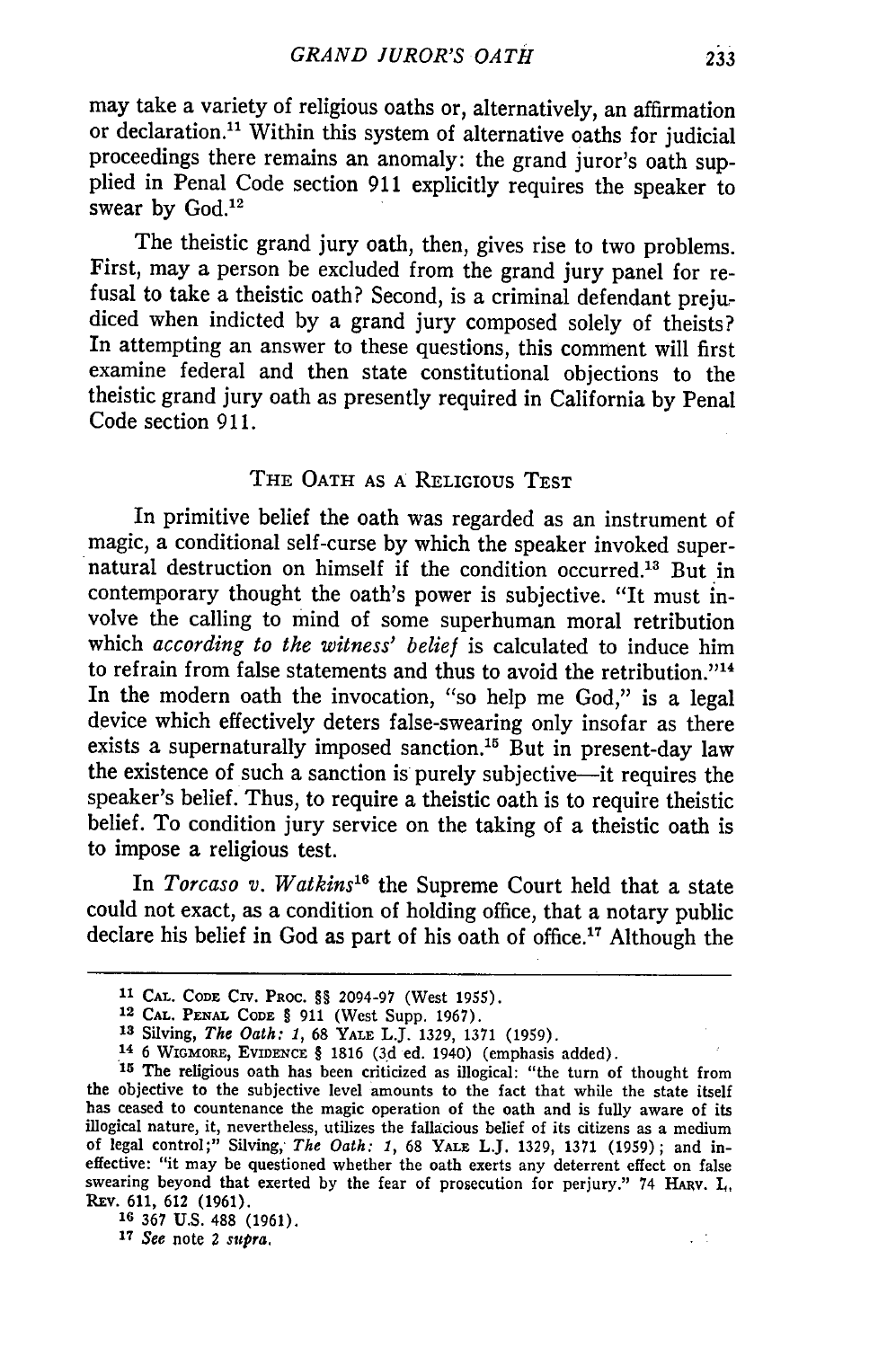state requirement struck down in *Torcaso* was an express declaration of belief in God,18 the Supreme Court's prohibition should be equally applicable to the "so help me God" form of oath. Both declarations have the same force and effect—the speaker must believe in the existence of an avenging God.<sup>19</sup>

Reversed in *Torcaso,* the Maryland Supreme Court has developed a body of case law2° applying the *Torcaso* rule where the competence of grand and petit jurors was conditioned on declaration of belief in God. In the precedent-setting case of *Schowgurow v.* State,<sup>21</sup> the Maryland court held unconstitutional article 36 of the Maryland Declaration of Rights, which rendered jurors incompetent for failure to declare a belief in God.22 Although both *Torcaso* and *Schowgurow* involved requirements of an express declaration of belief, it seems that it is not the form of expression which renders such provisions unconstitutional, rather it is the requirement of belief which violates the first amendment. This conclusion necessarily follows because, to be efficacious, an oath sworn by God demands belief in God. Requiring religious belief in the form of a theistic oath rather than an express affirmation should not render the former constitutional. A theistic oath, then, is a religious test within the meaning of *Torcaso.*

## FIRST **AMENDMENT** OBJECTIONS: THE EXCLUDED JUROR

As a matter of federal policy the test oath is abhorrent to the American tradition.<sup>23</sup> Article VI, clause 3 of the Constitution, by banning religious tests for offices and public trusts held under the United States, supports this policy.24 Although the religious test-ban

**<sup>18</sup>**"That no religious test ought ever to be required as a qualification for any office of profit or trust in this State, other than a declaration of belief in the existence of God." **MD. DECLARATION OF** RIGHTs art. **37.**

**<sup>19</sup>**Because belief was pre-requisite the atheist was incompetent as a witness at common law. Torcaso v. Watkins, **223 Md.** 49, **-, 162** A.2d 438, 443 (1960). This rationale is made express in the Maryland Constitution: "[N]or shall any person, otherwise competent, be deemed incompetent as a witness . . . provided he believes in the existence of God, and that under His dispensation such person will be held morally accountable for his act, and be rewarded or punished therefor either in the world or in the world to come." MD. **DECLARATION OF RIGIITS** art. 36.

**<sup>20</sup>** See, e.g., Schiller v. Lefkowitz, 242 **Md.** 461, **219 A.2d** 378 (1966); State v. Madison, 240 **Md.** 265, **213** A.2d **880** (1965); Schowgurow v. State, 240 **Md.** 121, **213** A.2d 475 (1965).

**<sup>21</sup>** 240 **Md.** 121, 213 A.2d 475 (1965).

**<sup>22 &</sup>quot;[N]or** shall any person, otherwise competent, be deemed incompetent as a witness, or juror, on account of his religious belief; provided, he believes in the existence of God." MD. **DECLARATION OF RIGHTs** art. **36.**

**<sup>28</sup>** Girouard v. United States, 328 U.S. **61, 69** (1945).

**<sup>24</sup>** The colonists, themselves refugees from religious persecution, imposed religious tests on denominations differing from their own beliefs. This situation induced the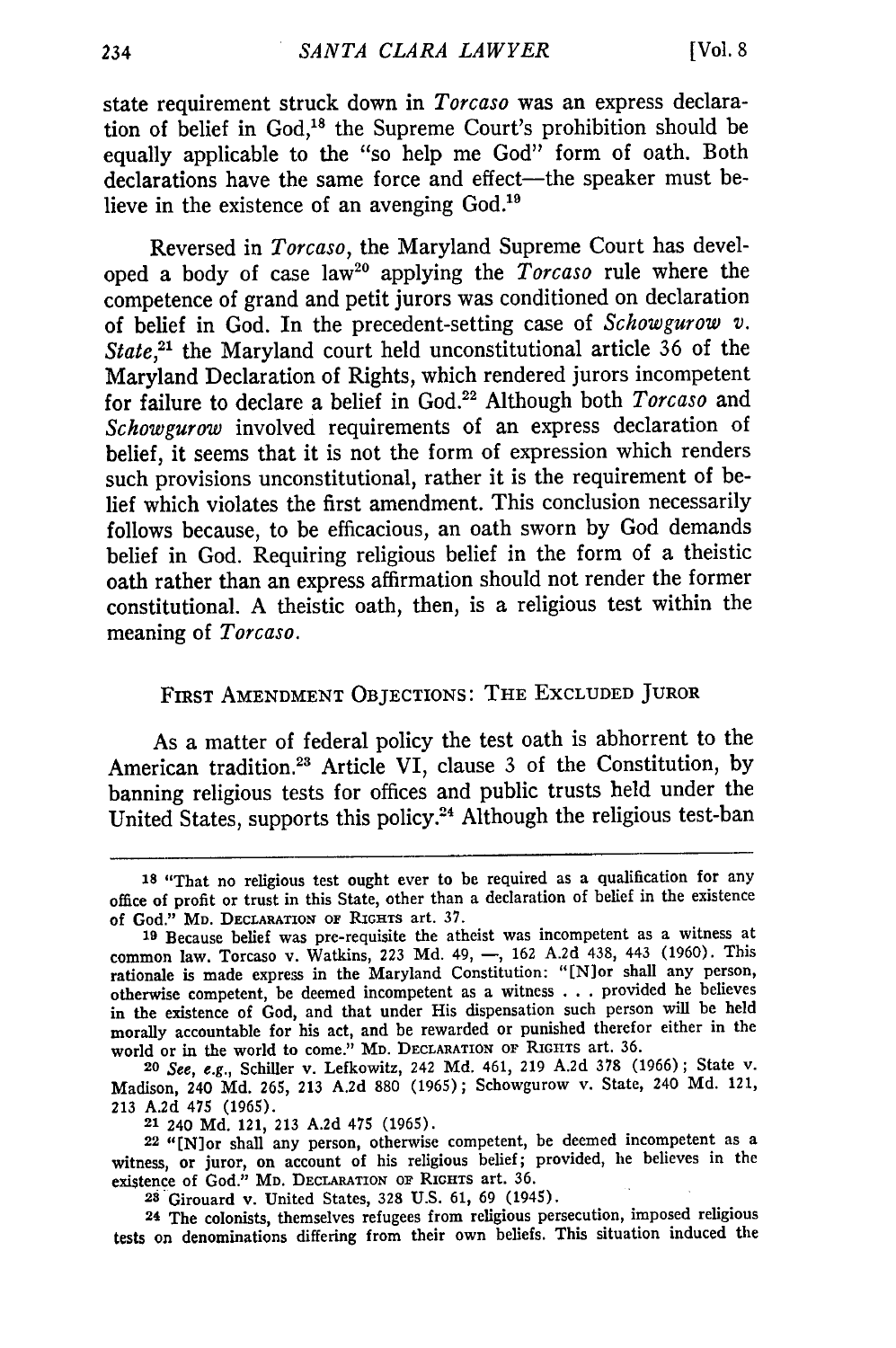set forth in article VI does not apply to the states, it does portend the scope of the first amendment's protection,<sup>25</sup> applied to the states as a principle of due process.<sup>26</sup> The broad coverage of the first amendment was reaffirmed in *Torcaso:*

[N]either a State nor the Federal Government can constitutionally force a person "to profess a belief or disbelief in any religion." Neither can constitutionally pass laws or impose requirements which aid all religions as against non-believers, and neither can aid those religions based on a belief in the existence of God as against those religions founded on different beliefs. <sup>27</sup>

Requiring the notary public to declare his belief in the existence of God as a condition to taking office was an invasion of his "freedom of belief and religion"<sup>28</sup> and could not be enforced against him.<sup>29</sup> If the requirement imposed upon the notary infringed his first amendment freedoms, as derived through the fourteenth amendment, the theistic oath imposed on the prospective grand juror has no less an effect.<sup>30</sup> First, the requirement of a theistic oath could exert both social and psychological pressure on conscientious non-theists, summoned on venire, to adopt accepted theistic beliefs.<sup>31</sup> The Maryland Supreme Court attempted to excuse this effect on the ground that a person is *not compelled* to believe if office-holding is conditioned on a declaration of theistic belief, since that person is *not compelled* to seek public office.<sup>32</sup> However the Supreme Court rejected this argument.<sup>33</sup> As one commentator noted, "there are few, if any, privileges or rights which citizens are forced to seek and enjoy," $34$  including the privilege of holding office. When government privileges are distributed the classification used in distribution must be based on reasonable distinctions; otherwise the parties against whom the distinction operates are denied equal protection of the laws.<sup>35</sup>

**25** See Torcaso v. Watkins, 367 U.S. 488, 491-92 (1961).

**26** Cantwell v. Connecticut, 310 U.S. 296 (1940).

**29** There are several popular religions considered non-theistic, for example, Buddhism, Taoism, Ethical Culture, and Secular Humanism. Torcaso v. Watkins, 367 U.S. 488, 495 n.11 (1961).

**30** Schowgurow v. State, 240 **Md.** 121, **-,** 213 A.2d 475, 479 (1965).

**31** *See The Supreme Court, 1960 Term,* 75 HARV. L. RFv. 40, 143-44 (1961).

- **32** Torcaso v. Watkins, 223 Md. 49, **-,** 162 A.2d 438, 442 (1960).
- **33** Torcaso v. Watkins, **367** U.S. 488, 495 (1961).
- **<sup>34</sup>**36 N.Y.U.L. REv. 513, 518-19 (1961).

**35** Wieman v. Updegraff, 344 U.S. 183 (1952); *Wieman* was cited for this general rule in *Torcaso.* 367 U.S. at 496.

drafting of Article VI, clause 3 of the Constitution. Torcaso v. Watkins, 367 U.S. 488, 491 (1961).

**<sup>27</sup>**Torcaso v. Watkins, 367 U.S. 488, 495 (1961). *Accord,* Everson v. Board of Educ., 330 U.S. 1 (1947). Justice Black's reliance on *Everson* in deciding *Torcaso* suggests that *Torcaso* was based on the "establishment of religion" clause. *See The Supreme Court, 1960 Term,* 75 **HARv.** *L.* REv. 40, 143-44 (1961). **<sup>28</sup>**Torcaso v. Watkins, 367 U.S. 488, 496 (1961).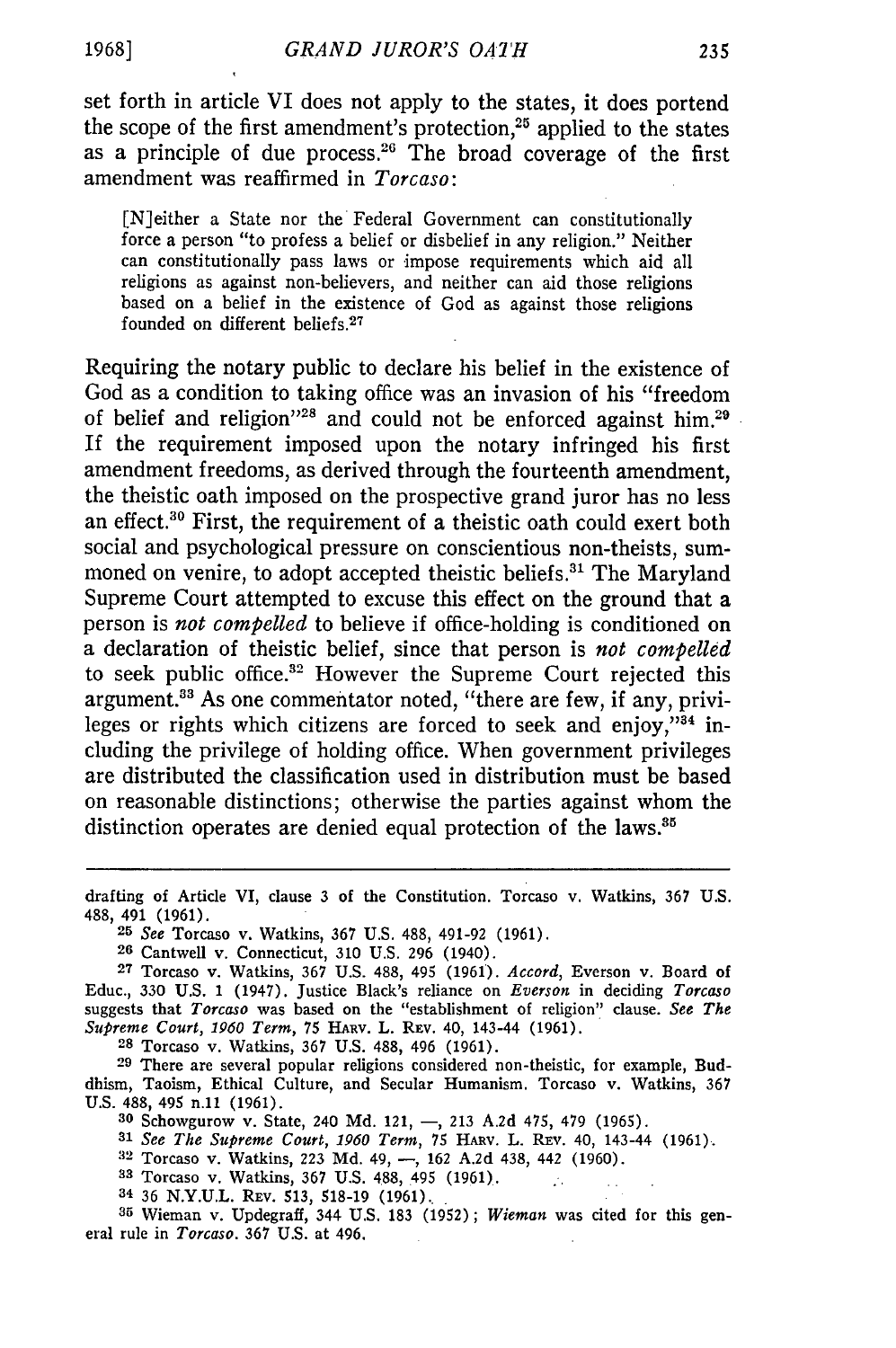Second, the efficacy of the religious oath in barring the unscrupulous from service is questionable. Because the effectiveness of the theistic oath depends on a subjective belief, honest nonbelievers are perfunctorily excluded while dishonest non-believers misrepresent their convictions and are impanelled.<sup>36</sup> This method seems to penalize honesty and reward false-swearing, an effect directly contrary to the obvious purposes of the oath.

Third, the historical experience which supports the *Torcaso* rationale seems equally relevant in the jury oath situation. Because the early settlers of the colonies, having themselves fled religious persecution, proceeded to enact their own discriminatory laws, $37$  the framers of the Constitution included in article VI the provision that "no religious Test shall ever be required as a Qualification to any Office or public Trust under the United States." But dissatisfied with the guarantees contained in the original document, such as article VI, clause 3, the very people against whom those guarantees were directed brought pressure to bear on the states and the Bill of Rights was adopted, broadening the protection given religion. *Torcaso* brought the notary within this protection.

The strong constitutional policy announced by *Torcaso* militates against the legitimacy of Penal Code section **911.88** Insofar as it precludes a grand juror from service for refusing to take a theistic oath, Penal Code section 911 is a violation of the juror's "freedom of belief and religion."

## **FOURTEENTH** AMENDMENT OBJECTIONS: THE PREJUDICED DEFENDANT

Although religious discrimination against grand jurors clearly threatens rights contained in the first amendment, applied to the states as a matter of due process, prejudice to a defendant indicted by a grand jury impanelled under an unconstitutional regulation results from deprival of rights contained in the fourteenth amendment. In *Thiel v. Southern Pacific Co.* the Supreme Court held as a matter of policy that:

The American tradition of trial by jury, considered in connection with either criminal or civil proceedings, necessarily contemplates an impartial jury<sup>89</sup> drawn from a cross-section<sup>40</sup> of the community.... This

**<sup>86</sup>**"[MJen's consciences grow so large that the respect of their private advantage rather induces men . . . to perjury." Slade's Case, 76 Eng. Rep. 1074, 1078 (K.B. 1602). See 36 N.Y.U.L. REv. **513, 519 (1961).**

**<sup>87</sup>** See Torcaso v. Watkins, 367 U.S. 488, 491 (1961).

**<sup>88</sup> CAL. PENAL CODE** § 911 (West Supp. 1967).

**<sup>89</sup>** U.S. CONST. amend. VI.

**<sup>40</sup>** "[Cross-section] means a fair sample; and *a* sample drawn at random from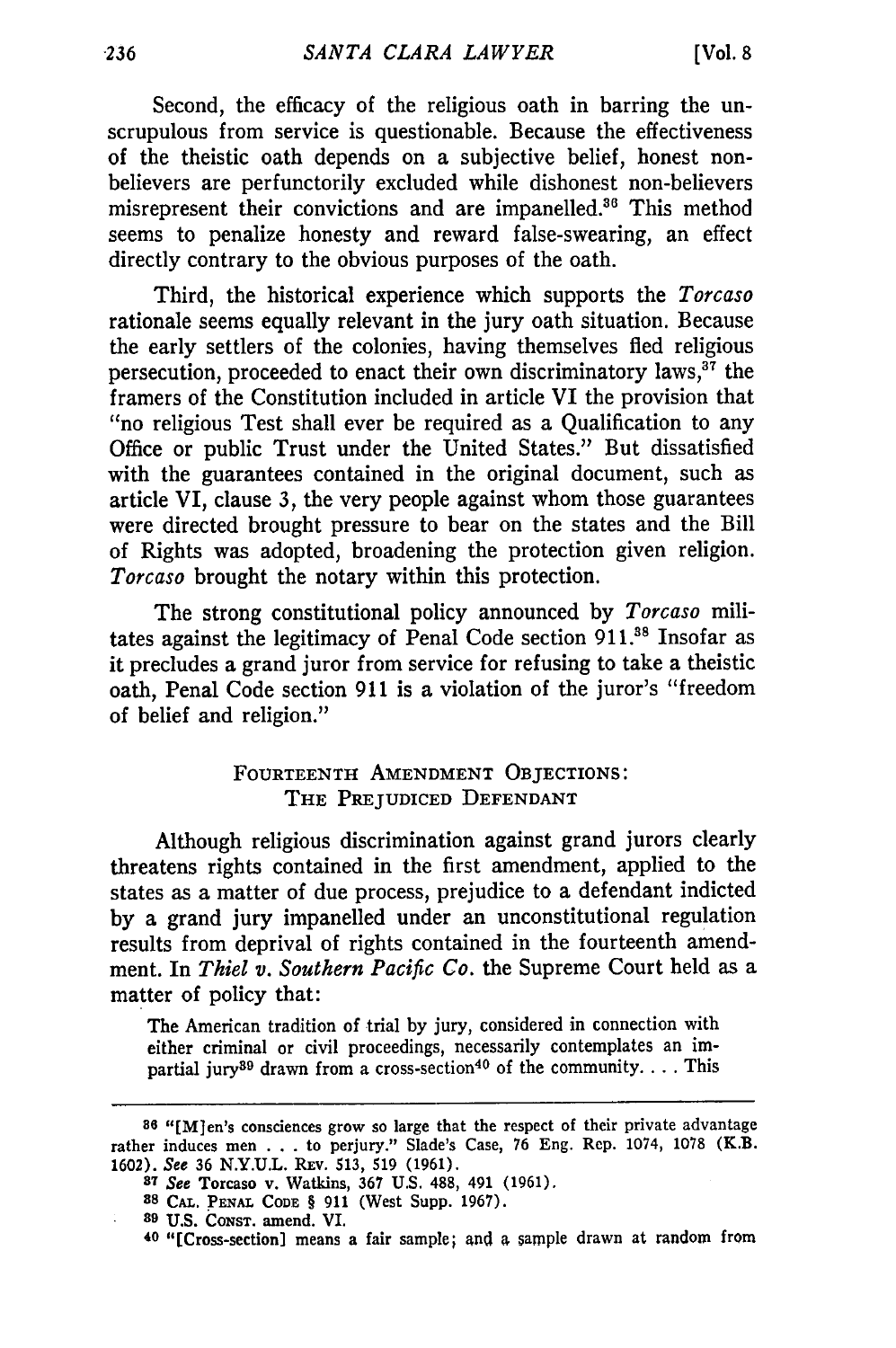does not mean, of course, that every jury must contain representatives of all the economic, social, religious, racial, political and geographical groups of the community.... But it does mean that prospective jurors shall **be** selected by court officials without systematic and intentional exclusion of any of these groups **....** Jury competence is an individual rather than a group or class matter. That fact lies at the very heart of the jury system. To disregard it is to open the door to class distinctions and discriminations which are abhorrent to the democratic ideals of trial by jury.41

This broad principle clearly applies to grand jury selection as well.<sup>42</sup> Within this principle a plethora of cases has arisen most of which find racial exclusion prejudicial to the defendant as a denial of equal protection.43

Moreover, in a long line of cases,<sup>44</sup> the Maryland Supreme Court has held that a defendant is deprived of equal protection when indicted **by** a grand jury which was selected under a state constitutional provision that conditioned competence on making a declaration of belief in God. Adhering to the prohibition against religious tests for public office announced in *Torcaso v. Watkins45* the Maryland court decided that the first amendment protected the grand juror as well as the notary public since the grand juror's duties and responsibilities are far greater.<sup>46</sup> Because the grand jury was, therefore, unconstitutionally composed solely of theists, the nontheistic defendant was denied equal protection **by** analogy to the racial exclusion cases.

## *The Exclusion Problem*

In the racial exclusion cases<sup> $47$ </sup> defendants were denied equal protection where members of their race were systematically or inten-

*42 Accord,* Chance v. United States, 322 F.2d 201 (1963).

**<sup>43</sup>***See* Eubanks v. Louisiana, 356 U.S. 584 (1958) ; Reece v. Georgia, 350 U.S. 85 (1955); Hernandez v. Texas, 347 U.S. 475 (1954) (Mexican-Americans excluded).

**<sup>47</sup>**Cases cited note 43 *supra.*

the whole community will of course represent the distribution of wealth in the community as a whole, as it would represent the distribution of age, height, predisposition to sclerosis, or any other characteristic; but nobody contends that the list must be a sample of the whole community." United States v. Dennis, 183 F.2d 201, 224 (2d Cir. 1950). 41 Thiel v. Southern Pac. Co., 328 U.S. 217, 220 (1946). The case was decided

by the Court in its capacity as administrator of the federal court system. Thus the Court did not reach the issue of whether article VI of the Constitution applied also to the states.

**<sup>44</sup>***See, e.g.,* Schiller v. Lefkowitz, 242 Md. 461, 219 A.2d 378 (1966) (defendant in civil action entitled to constitutionally selected jury); State v. Madison, 240 Md. 265, 213 A.2d 880 (1965) (defendant not a member of excluded class); Schowgurow v. State, 240 Md. 121, 213 A.2d 475 (1965).

**<sup>45</sup>**367 U.S. 488 (1961).

<sup>46</sup> Schowgurow v. State, 240 Md. 121, -, 213 A.2d 475, 479 (1965).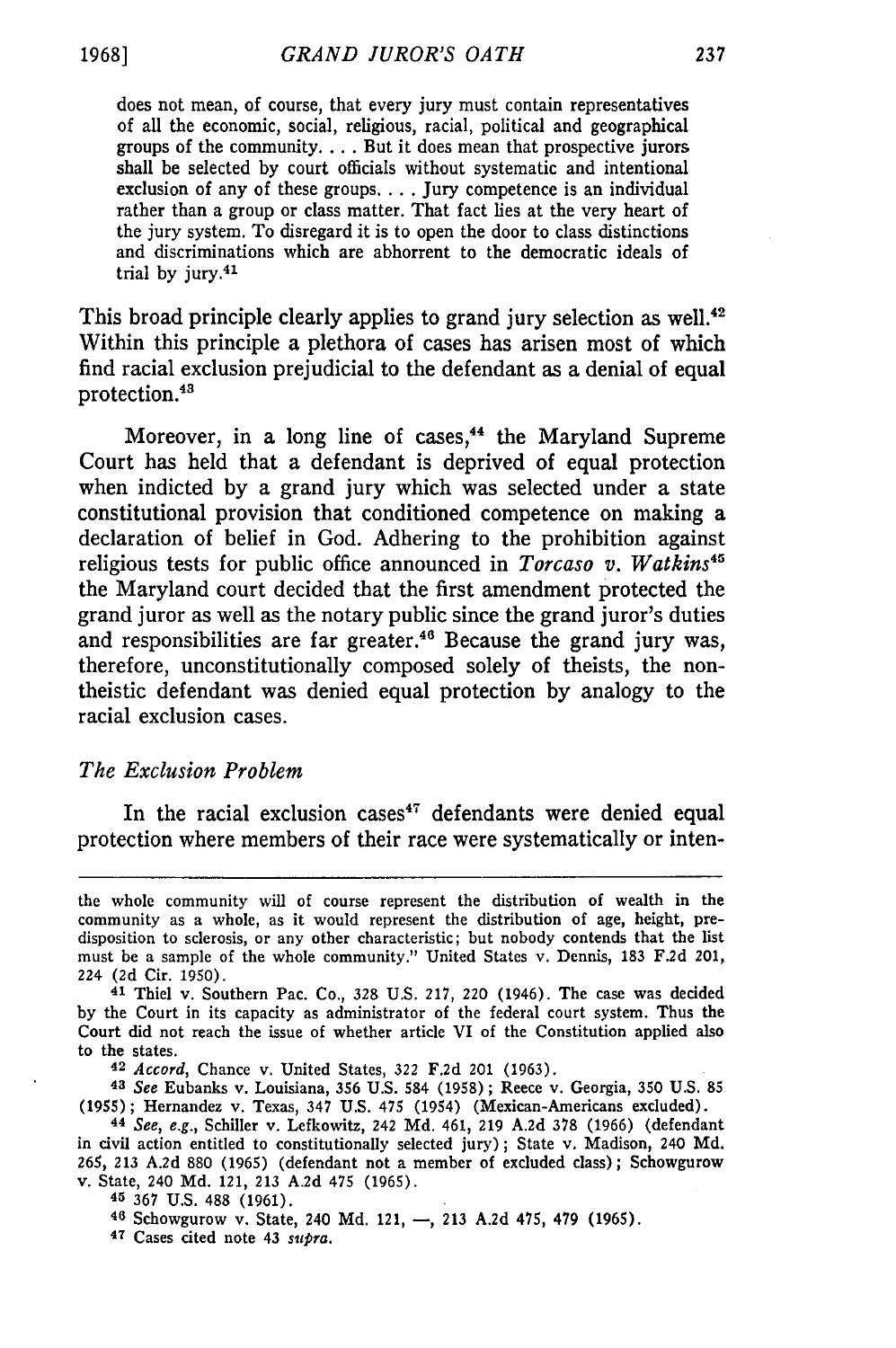tionally excluded from the grand or petit jury because of their race. Under the general principle enunciated in *Thiel v. Southern Pacific Co.48* exclusion on religious grounds is equally abhorrent to American tradition. However, in the racial discrimination cases defendant adduced evidence of actual exclusion of members of his race from the juries involved,<sup>49</sup> whereas there was no evidence of actual exclusion in *Schowgurow v. State.50* The Maryland Supreme Court distinguished the case on the ground that, while the racial exclusion cases contained an actual showing of discrimination, the statutes involved were ostensibly non-discriminatory whereas in *Schowgurow* the state constitution was discriminatory on its face.<sup>51</sup> Since compliance with this unconstitutional jury qualification must be presumed, a showing of actual exclusion was unnecessary.52 It is settled that a statute which on its face excludes persons from the grand jury on the ground of race violates the fourteenth amendment.<sup>53</sup> In view of the *Thiel* principle, exclusion on the basis of religion is also unconstitutional.

Since Penal Code section 911 imposes a theistic grand jury oath which constitutes a religious test within the meaning of *Torcaso v. Watkins,* it seems discriminatory on its face. The non-theist indicted by a grand jury sworn under section 911 is denied equal protection of the laws in the same manner as the Negro defendant indicted by a grand jury from which members of his race have been excluded.<sup>54</sup>

<sup>48 328</sup> U.S. 217 (1946) *supra.*

**<sup>49</sup>**For example, in *Eubanks* one-third of the parish of trial were Negroes; a substantial number of these were qualified to serve on the grand jury; the jury commission had regularly picked Negroes for jury service since 1936; but only one Negro had served within memory, apparently because he was mistaken for a white man. Eubanks v. Louisiana, 356 U.S. 584 (1958).

**<sup>50</sup>** This was a point of dissent, 240 Md. at *-,* 213 A.2d at 485.

*<sup>51</sup> See* note 22 *supra.*

**<sup>52</sup>** "When the system of jury selection on its face shows discrimination and exclusion, an actual showing of discrimination on the basis of comparative numbers of the excluded and non-excluded classes on the jury lists is unnecessary." 240 Md. at -, 213 A.2d at 482.

**<sup>53</sup>**Strauder v. West Virginia, 100 U.S. 303 (1880). "Nor if a law should be passed excluding all naturalized Celtic Irishmen, would there be any doubt of its inconsistency with the [fourteenth] amendment." *Id.* at 308.

**<sup>54</sup>**The Maryland Court has also ruled that a defendant could successfully quash the indictment even if he is *not* a member of the class excluded from the grand jury. Because the state constitution is discriminatory on its face, no individual prejudice need be shown. Where the method of trial is unconstitutional defendant cannot be tried without depriving him of due process. Moreover, to permit the non-theist to quash the indictment but deny it to the theist would be discriminating on the ground of religion-a classic example of denial of equal protection. State v. Madison, 240 Md. 265, 213 A.2d 880 (1965).

Although the Supreme Court has held that petitioner need not show that he was individually prejudiced, nor that he was one of the excluded class, in that case the court acted in the exercise of its power of supervision over the administration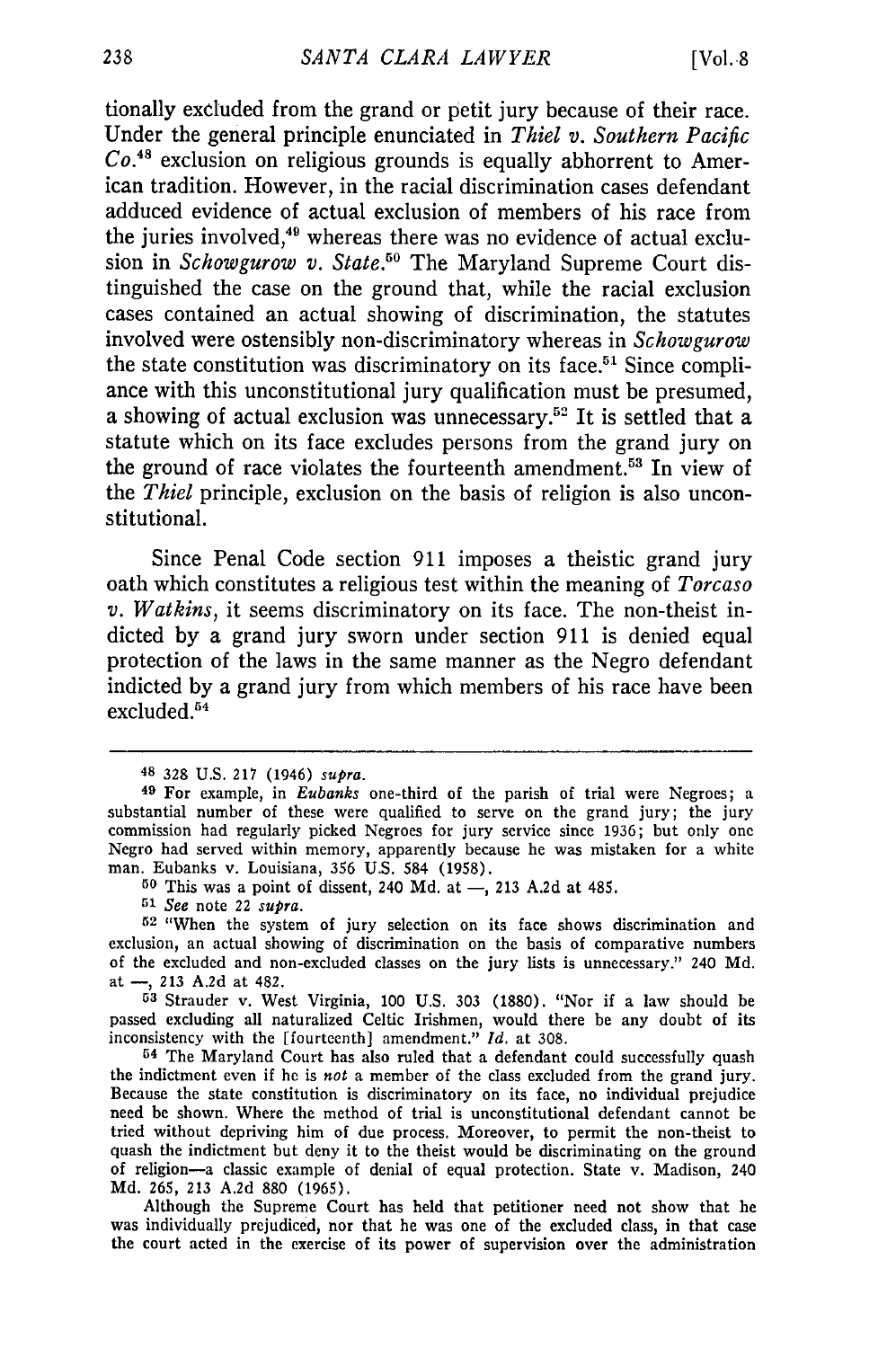## CALIFORNIA CONSTITUTIONAL **AND** STATUTORY **POLICY**

Article XX, section 3 of the California Constitution provides an exclusive form of oath for all public officers and employees, including those judicial, and provides that "no other oath, declaration, or test, shall be required as a qualification for any public office or employment." Motivation for this provision was the infamous Statute of Charles II55 which imposed loyalty oaths and religious tests.<sup>56</sup> Moreover the state constitutional framers were probably influenced by the ban on religious tests contained in article VI, clause 3 of the Federal Constitution.57 While the language of a particular oath is not limited to the words of article XX, the form of words must not go beyond the intent, object and meaning of the State constitution.<sup>58</sup> Nevertheless, in view of the history of article XX, it seems that "any oath or declaration which imposes a religious or political test is prohibited."<sup>59</sup>

Although the grand juror has been termed an "officer of the court"<sup>60</sup> and "holder of a public trust,"<sup>61</sup> it is uncertain that he would be a "public officer"<sup>62</sup> within the scope of article  $XX$ .<sup>63</sup> While article XX, clause 3 may not directly control the constitutionality of the grand juror's oath found in Penal Code section **911,** nevertheless California constitutional policy militates against religious testoaths.<sup>64</sup>

California statutes provide a comprehensive system of alternative oaths for participants in judicial proceedings. Section 604 of the Code of Civil Procedure contains a simple form of jury oath for civil jurors which makes no reference to a deity.<sup>65</sup> This form is administered to criminal jurors under Penal Code section 1046.<sup>66</sup>

**56** *See* Pockman v. Leonard, 39 Cal. 2d 676, 682, 249 P.2d 267, 271 (1952).

**<sup>57</sup>***Id.* at 691, 249 P.2d at 276 (dissent).

**<sup>58</sup>**Cohen v. Wright, 22 Cal. 293, 310 (1863); *accord,* Pockman v. Leonard, 39 Cal. 2d 676, 249 P.2d 267 (1952).

**<sup>69</sup>**Pockman v. Leonard, 39 Cal. 2d 676, 682, 249 P.2d 267, 271 (1952) (dictum). **60** *See* note 5 *supra.*

**61** Schowgurow v. State, 240 Md. 121, -, 213 A.2d 475, 478 (1965).

**62** CAL. CONST. art. XX, § 3; under the Constitution of 1879 the article included "holders of the public trust" as well as "public officers." But that phrase was deleted in 1952 and replaced with "[public] employment."

**63** "The terms 'office' and 'public trust' have been said to be nearly synonymous **.. .**but the particular positions to which they apply have not been clearly defined .**. .** .[T]he meaning and extent of the term 'office' tends to vary with the purpose of the statute in which it appears." Pockman v. Leonard, 39 Cal. 2d 676, 683, 249 P.2d 267, 272 (1952).

 $\mathcal{L}^{\text{max}}_{\text{max}}$  and  $\mathcal{L}^{\text{max}}_{\text{max}}$ 

**64** *Id.* at 682, 249 P.2d at 271 (dictum).

**65 CAL. CODE CIv.** PROC. § 604 (West 1955).

**66 CAL. PENAL CODE** § 1046 (West 1955).

of justice in federal courts and, hence, the decision does not control the fourteenth amendment issue. Thiel v. Southern Pac. Co., 328 **U.S.** 217 (1946).

**<sup>55</sup>**25 Car. II, c. 2 (1673).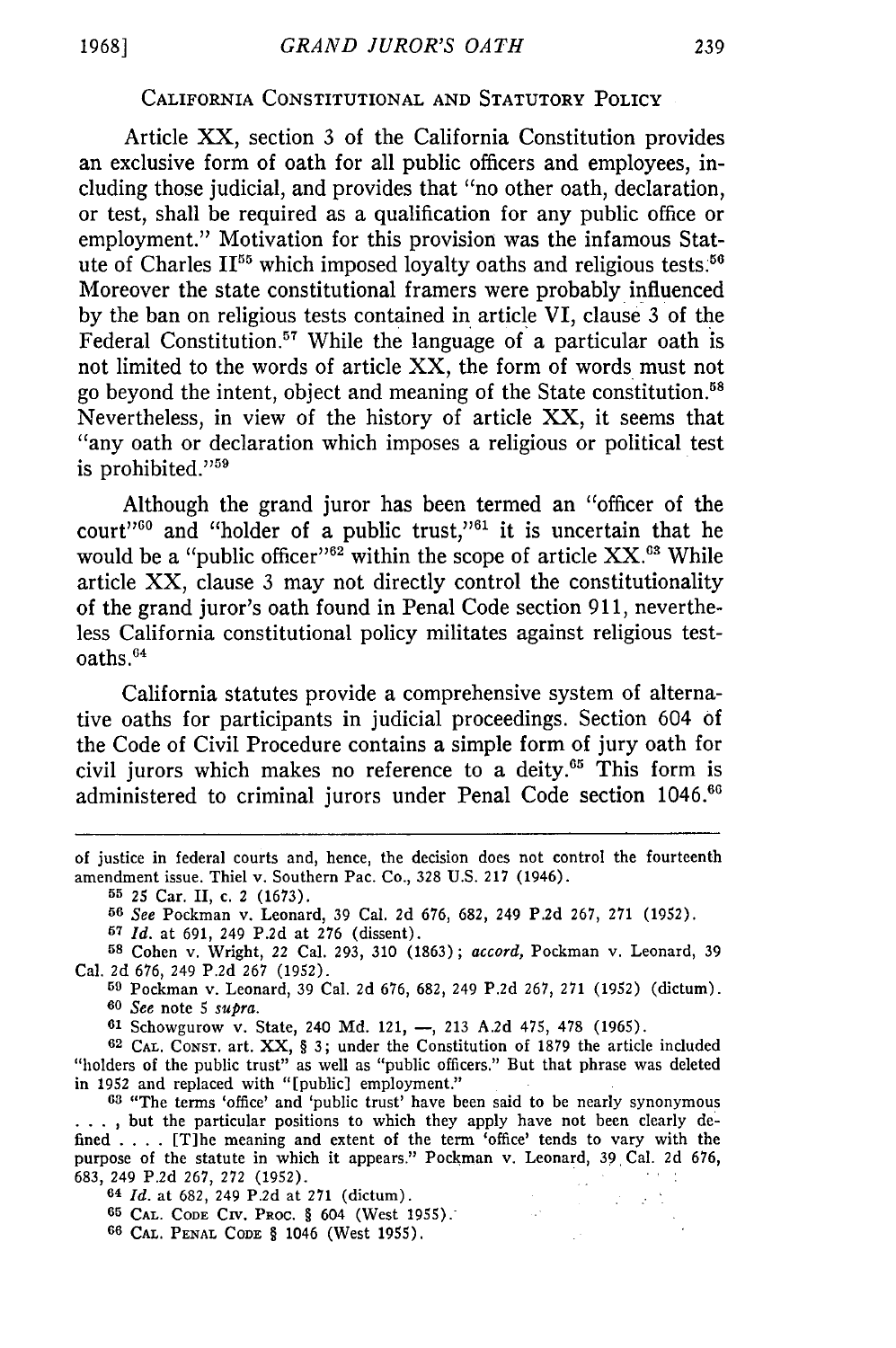Code of Civil Procedure, sections 2094 through 2097 provide a number of non-theistic oaths and alternate affirmations for witnesses.<sup>67</sup> Although section 2097 states that "Any person who prefers it may declare or affirm," that section is titled "Oath to witness" and it also incorporates the form of section 2094, the usual witness' oath.<sup>68</sup> Moreover Penal Code section 911, the grand juror's oath, is exclusive. $69$ 

Despite the fact that the grand juror's oath of Penal Code section 911 is exclusive there does not appear to be any policy which would militate against the adoption of alternate forms. In fact, the comprehensive system of alternatives for petit jurors and witnesses indicates a liberal legislative policy with regard to alternate forms of oath. By requiring an exclusive oath section 911 is an anomaly in this system and should be changed.

#### **CONCLUSION**

The familiar oath of the modern courtroom is derived from pre-religious rituals of primitive cultures. As a self-curse, dependant on magical power, the oath did not survive the rise of Western monotheism, but instead its magical power was replaced with the retributive power of the God of monotheistic religions.<sup>70</sup> In its subjective form, dependent on the individual's belief, the religious oath is not only illogical<sup> $71$ </sup> but can be conducive of perjury rather than honesty.<sup>72</sup>

Since it requires the belief of the speaker the theistic oath is in reality a religious test and is therefore abhorrent to federal constitutional principles. In particular, the California grand jury oath may prejudice the rights of at least two parties. If the public official is denied freedom of belief and religion when required to make a declaration of belief as part of his oath of office, $7^3$  the grand juror is also deprived of his rights when required to give a religious oath contrary to his belief.<sup>74</sup> If the criminal defendant is denied equal protection of the law when indicted by a grand jury from which

**<sup>67</sup> CAL. CODE CIV. PROC.** § **2094-97** (West 1955).

**<sup>68</sup>**"You do solemnly swear (or affirm as the case may be), that the evidence you shall give in this issue . . . shall be the truth . . . . " CAL. CODE CIV. PROC. *§* 2094 (West 1955).

**<sup>69</sup>** "The following oath shall be taken by each member of the grand jury." **CAL. PENAL CODE** § 911 (West Supp. 1967). **<sup>70</sup>***See generally* Silving, *The Oath: 1,* 68 YALE L.J. **1329 (1959).**

**<sup>71</sup>** *Id.* at **1371.**

**<sup>72</sup>** *See* note **36** *supra.*

**<sup>78</sup>** Torcaso v. Watkins, 367 U.S. **488** (1961).

**<sup>74</sup>** Schowgurow v. State, 240 **Md.** 121, **213** A.2d 475 (1965).